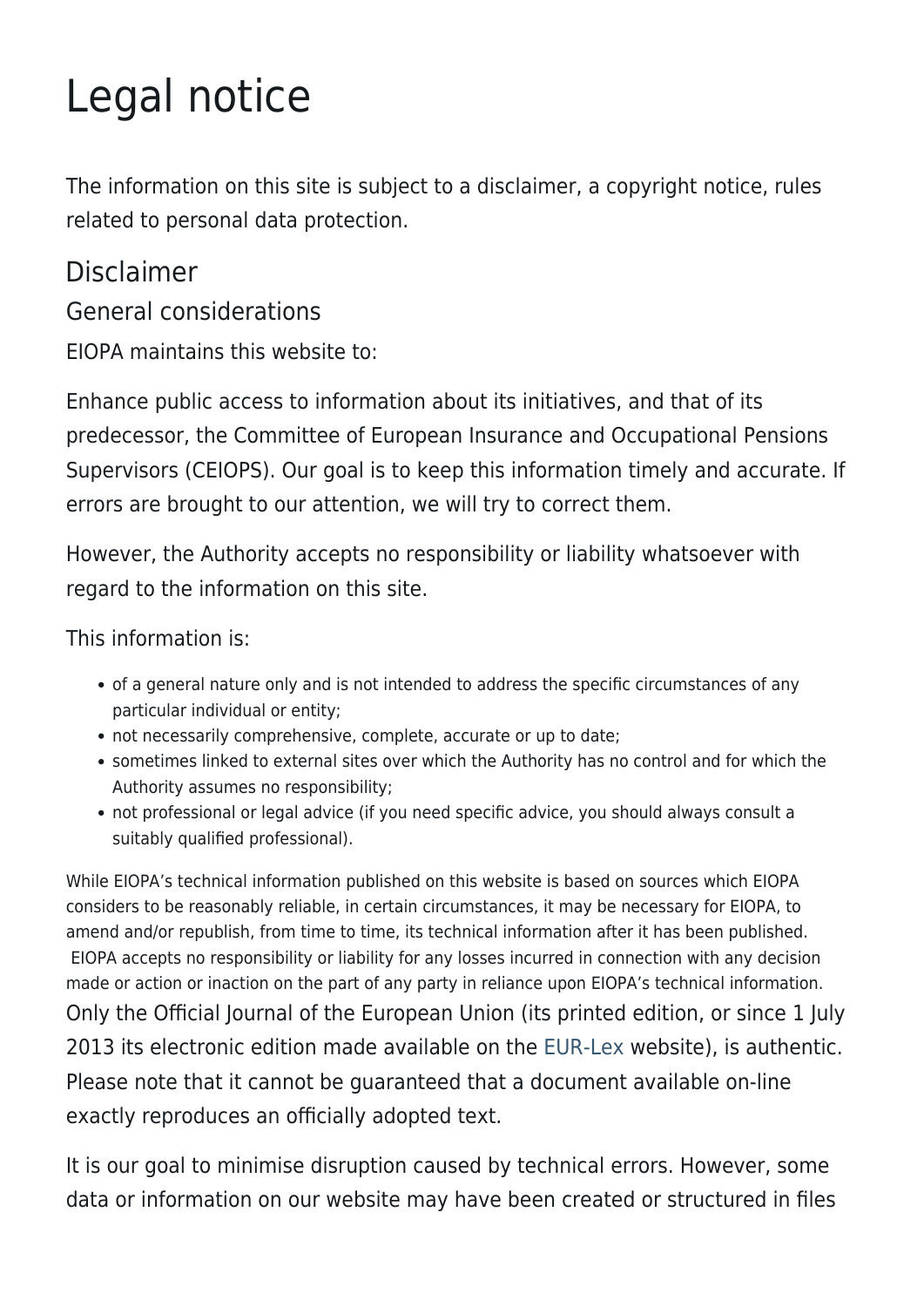or formats that are not error-free and we cannot guarantee that our service will not be interrupted or otherwise affected by such problems. The Authority accepts no responsibility with regard to such problems (e.g. failure of performance, alteration of content) incurred as a result of using this website or any linked external sites.

## Links from EIOPA website to external websites

We provide links to many European Institutions and other sites that are relevant to the Authority's work. You should be aware of the following:

If you access another website through a link the Authority provides, you are subject to the privacy policy of that site.

The Authority is not responsible for the contents of any pages referred to from its website. Linking to other websites should not be taken as an endorsement of any kind by the Authority.

If you notice that one of our links is not working, please notify us (at webmaster@eiopa.europa.eu) and we will rectify the situation

#### Links from external websites to EIOPA website

The Authority welcomes links to its website. Any links from external websites to the Authority's website is subject to the following cumulative conditions:

- links can only be made to web pages displaying [EIOPA's legal notice;](https://www.eiopa.europa.eu/legal-notice)
- provided links should not confuse users of the other website as to the source of the content, the Authority should fully be acknowledged as a source;
- when the EIOPA website is accessed via an external link, it should be clear to users that they are viewing information that is free of charge and not exclusive;
- links should not create the impression that the Authority endorses or supports the objectives or contents of the host website or the organisation managing it;
- if links are made from a frames-based website, the contents from the Authority's website should not be framed on that website in a way that might mislead users as to the origin of the contents.

# Copyright notice

Copyright Notice ©EIOPA, 2011-2020.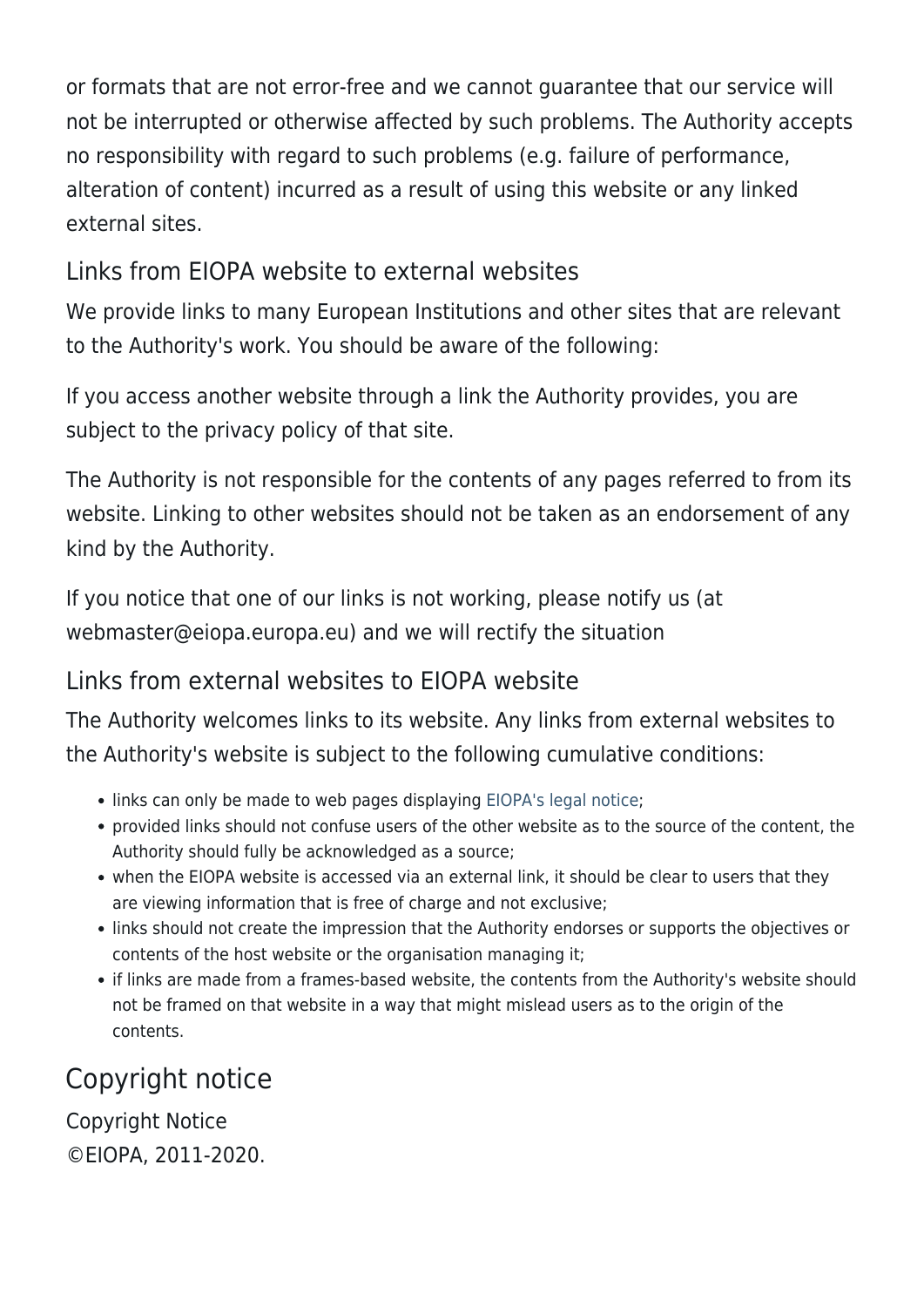# Reproduction of information and documents from EIOPA website

Reproduction for non-commercial purposes of information and documents from the Authority's website is authorised without prior permission, provided that you acknowledge the Authority as the source: "Source: EIOPA - European Insurance and Occupational Pensions Authority, <https://eiopa.europa.eu/>".

As a general rule, any reproduction of information and documents from the Authority's website carried out in the course of a commercial activity requires the prior written permission of the Authority.

The European Insurance and Occupational Pensions Authority logos and trademarks are exclusive property of the Authority. Their use is prohibited without the prior written permission of the Authority.

## Third party material

The permission mentioned above does not apply to third party material. Therefore, for material where copyright is vested in a third party, permission for use and reproduction must be obtained from that third party.

# Personal Data Protection

EIOPA is committed to protecting the privacy of its website users. As a European Authority, EIOPA processes personal data in line with Regulation (EU) 2018/1725.

The controller determining the purposes and means of personal data processing at EIOPA is the Executive Director.

EIOPA uses [Cookies](https://www.eiopa.europa.eu/cookies_en) to make this website work properly and enhance your user experience.

You can browse most of the pages of this website without giving any information about yourself. However, in some cases, your personal data are required in order to provide the e-services/ information you request. More precisely, EIOPA will typically provide you with the following e-services:

A. Information services, such as responding to public or media enquiries as well as to requests for speaking engagements, for increasing transparency and understanding of EIOPA's policies and activities;

B. Interactive communication services, such as public consultations and feedback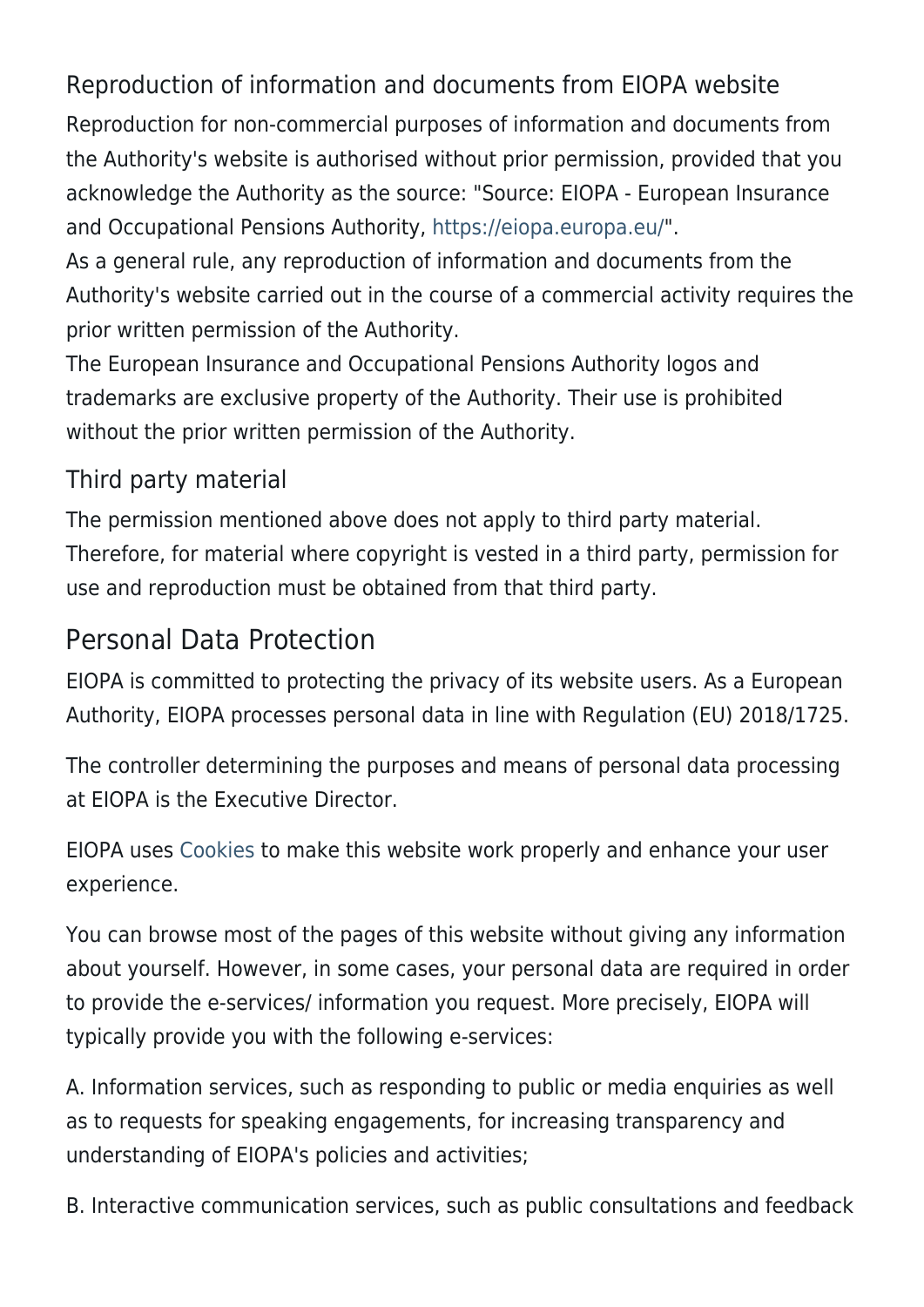mechanisms, allowing contacts with several stakeholders, and subsequently contributing to the development of EIOPA's policies;

C. Transaction services, such as procurement, recruitment, requests for accessing EIOPA's documents or visiting its premises.

Pages on EIOPA's website referring to these services will treat your personal data according to Regulation (EU) 2018/1725. Detailed information on how personal data are processed by EIOPA may be found in the privacy statements published on the relevant pages of this website. In particular, the following information will be included there:

- What information is collected, for what purpose and through which technical means. The information will not be re-used for an incompatible purpose
- The legal basis and the lawfulness of the processing operation for which the data are intended. The use of your personal data is either necessary for EIOPA to perform its tasks or is based on your explicit consent. You have the right to withdraw your consent at any time.
- To whom your information is disclosed. EIOPA will only disclose personal data to third parties if that is necessary for the fulfilment of the purpose(s) they have been collected for. EIOPA will never divulge your personal data for direct marketing purposes.
- How long your data is kept. EIOPA only keeps the data for the time necessary to fulfil the purpose of collection or for any further processing that is compatible to this purpose.
- The security measures taken to safeguard your information against possible misuse or unauthorised access.
- How you can access your information, verify its accuracy and, if necessary, correct it. As a data subject you also have the right to object to the processing of your personal data, request their deletion, as well as object to or obtain the restriction of their processing. In some cases, your rights might be restricted in accordance with Article 25 of the Regulation (EU) 2018/1725 and EIOPA's rules on the restriction of [data subjects' rights](https://eur-lex.europa.eu/legal-content/EN/TXT/?uri=uriserv:OJ.L_.2019.221.01.0001.01.ENG&toc=OJ:L:2019:221:TOC). In each case, EIOPA will assess whether the restriction is appropriate and necessary, and will apply it only for as long as the reason for the restriction continues to exist..

Whenever you contact EIOPA using one of the functional mailboxes found on this website, your personal data are collected only to the extent necessary to reply. If you have any questions about the processing of your e-mail and related personal data, do not hesitate to include them in your message.

No decision is taken by EIOPA solely on the basis of an automated processing of your personal data including profiling.

EIOPA's Data Protection Officer (DPO) is your point of contact in case you: (a) wish to have access to your personal data or object to their processing, as well as